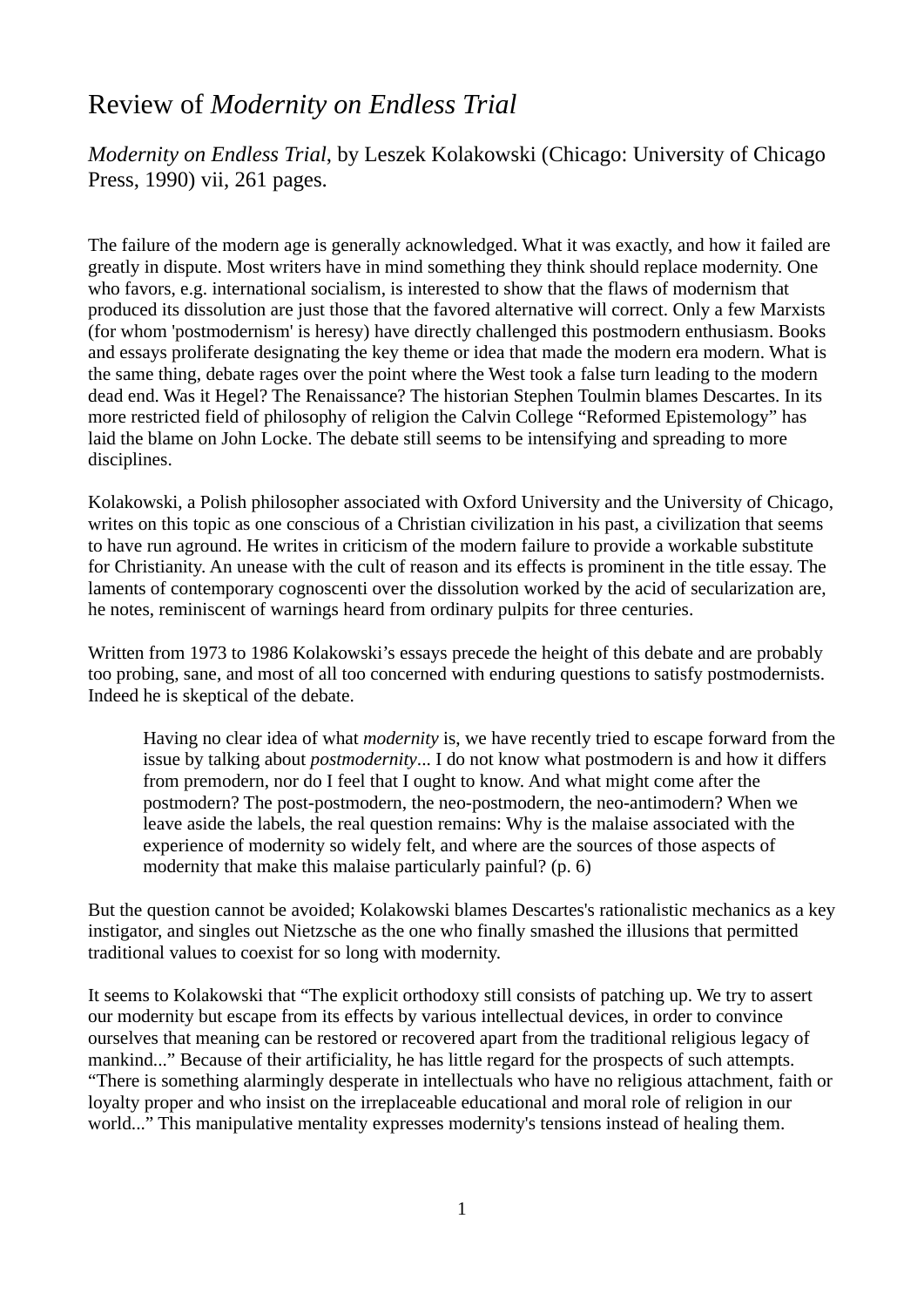In "Looking for the Barbarians" he explores the problem of Western homage toward other cultures. Does this mean that we cannot value our own? Further: "we have managed to assimilate the kind of universalism which refuses to make value judgments about different civilizations, proclaiming their intrinsic equality; on the other hand, by affirming this equality we also affirm the exclusivity and intolerance of every culture—the very things we claim to have risen above in making that same affirmation." The discipline that most clearly embodies that ambiguity is anthropology. The anthropologist's attitude or "spirit of research" is by no means shared or valued by the cultures he studies.

A European who says that all cultures are equal does not normally mean that he would like to have his hand cut off if he is caught falsifying his tax forms... To say, in such a case, "This is the law of the Koran, and we must respect traditions other than our own" essentially amounts to saying "That would be dreadful if it happened here, but for those savages it's just the right thing." (p. 21)

Similar difficulties arise in trying to assimilate all aspects of world or even European cultural heritage.

In this connection Kolakowski reiterates a major theme of these essays. Historical change has generated new cultural forms that cannot coexist with continuing elements from older ones. Europe found in Christianity the balance it needed for scientific and cultural development, but the humanistic tradition which emerged, once freed from Christianity, appears to be self-destructing. For example:

[T]he theory of inalienable rights of man was developed from the Christian idea of a person as an unexchangeable value. Again, this theory was to establish itself despite resistance from the Church; and later, when its various imperatives proved less than perfectly compatible, and the idea of the State as the distributor of all material and spiritual goods took precedence over the idea of the inviolable rights of persons, it turned against itself. Thus the rights of man became the right of the State to possess man, and a foundation was laid for the idea of totalitarianism. (pp. 29-31)

At the end of the essay Kolakowski reaches for a consciousness of limitation, and antiutopianism as the enduring and universal value of European civilization. Christian Europe, he thinks, achieved a sort of balance, especially between ascetic rejection of the world and a pantheistic embrace of everything in it. But it has generated movements which destroy the balance. The Reformation destroyed the mediæval barriers to rationalism, issuing in the Enlightenment which degenerated into a deification of man and nature. Out of this collapse there is a groping after the restoration of balance.

The twenty-three essays are organized into sections: *I On Modernity, Barbarity, and the Intellectuals, II On the Dilemmas of the Christian Legacy, III On Liberals, Revolutionaries, and Utopians*, and *IV On Scientific Theories* (these last are cleverly humorous). We cannot explore each of the essays, but note briefly: "6. The enduring psychological and social need for some form of religious values," "11. A study of the nature of religious conversion". Some of the essay titles speak for themselves: 3. "The Intellectuals: In God's Menagerie, Are They Necessary?" 7. "On the So-Called Crisis of Christianity", 13. "The Idolatry of Politics", 18. "Revolution - a Beautiful Sickness".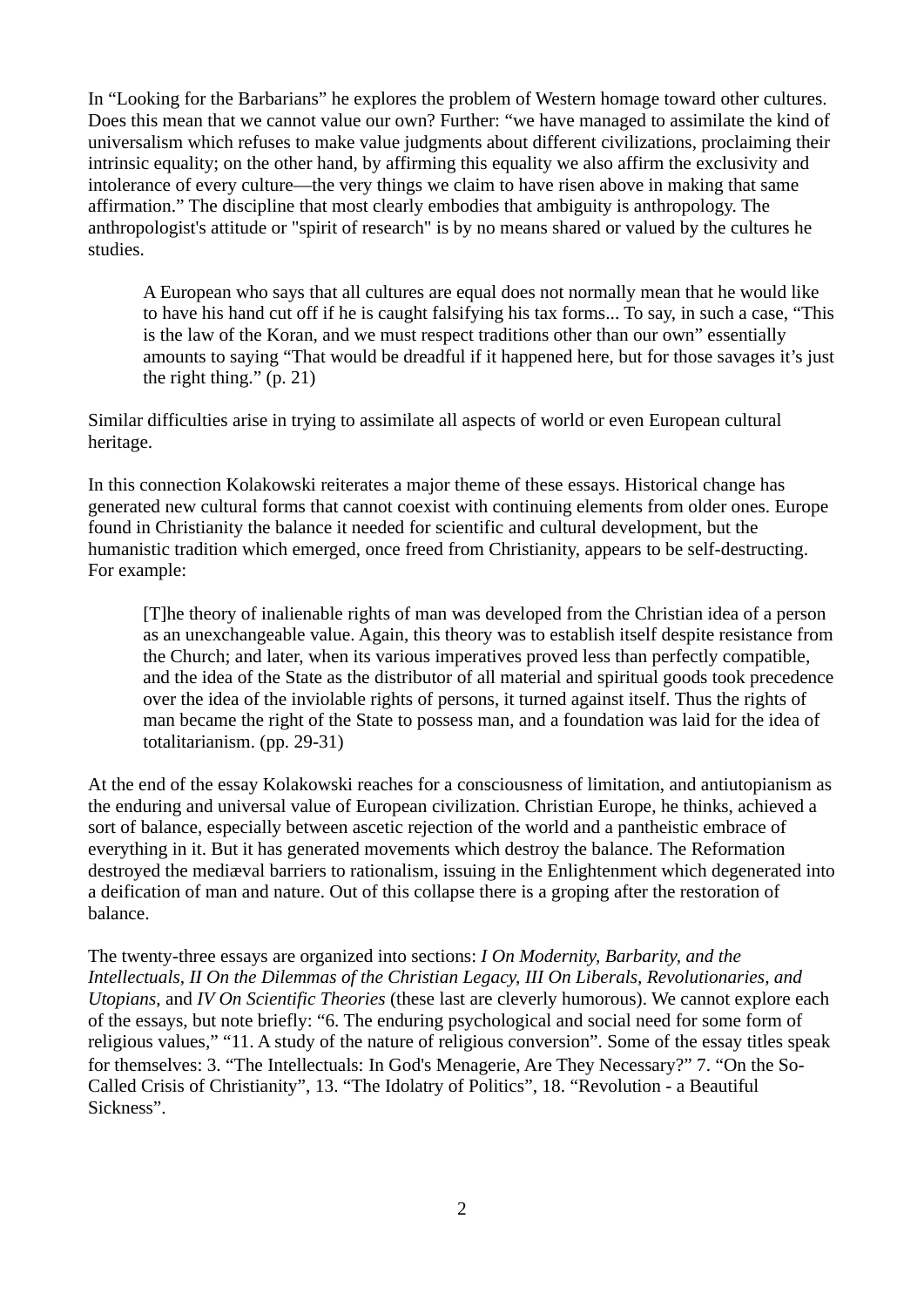The most important essay is "The Self-Poisoning of the Open Society"", an examination of the weakness inherent in modern pluralism, "the process by which the extension and consistent application of liberal principles transforms them into their antithesis". The welfare state arises when the weak or disadvantaged are to be protected against the stronger, but a free market involves competition. Thus a fully instantiated welfare state results in suppression of the market, that is, suppression of disposal rights to property. Also the Open Society where there is no coercion in beliefs or values becomes a society without values since the values implicit in the tolerant society are by no means obvious or natural. But there must be some moral education, some coercion, some imposed tradition to maintain the society. Thus the institutions of law and education which enable society to function are targeted by its enemies using the Open Society's values of openness, tolerance, and disestablishment of authority.

Kolakowski in a sense follows his own heritage in providing a Romish reading of cultural history. From that vantage the Reformation is seen as a humanistic break from long standing consensus, emphasizing as it did the freedom of the individual conscience. Calvin "by pitting his profound biblical conservatism against the haughtiness of scholasticism ... left to future generations only the very secular reason he so vigorously had condemned. In spite of his intentions, he thus created an intellectual environment that soon nurtured the advocates of natural religion and the deists." But Kolakowski has his history wrong. Scholasticism had broken down and the disintegration had been underway for nearly two centuries by the Reformation. It is part of the cause of the Reformation, certainly not the result. What can be placed against the account of the Reformers is their philosophical (not the Biblical) conservatism, which they shared with their opponents on the Roman side, and which kept theology out of touch with changes in philosophy and science.

It is true that some 17th century freethinkers, 18th century skeptics, and 19th century theological liberals have claimed the Reformation's spirit as their own, but they were looking back into the past and the historical gap this opened revealed obvious changes, which they supposed were set off by the Reformation. Others, less willing to credit religion, would seek to impute the altered conditions to the Rennaisance. But what these figures had in common was an ignorance of history, beyond the broad outlines of what they thought of as ages. We are talking about the Enlightenment invention of the Dark Ages, the Whig Interpretation of History, etc.

Kolakowski is also attracted to elements of the Enlightenment, and the ethical absolutism of rationalism, which preceded the historicism so useful to totalitarians, but he can find no better ground for it than its utility for free societies.

Kolakowski is offering us the reflections of a philosopher struggling with the diverse and conflicting elements in his heritage and trying to see beyond the present darkness. Free of the selfdeception that characterizes the American liberal they are fresh alternatives to the common intellectual fare. This book is literature. It deserves to be read for its examples of the art of the essay, which is insufficiently practiced by American writers. In addition, on most pages the reader will find probing comments on issues ignored or misunderstood by the liberal intelligentsia. Kolakowski is aware of Calvinism and theocracy as constituting at least theoretical options, though he doesn't like them. Thus he exhibits a better grasp of the issues of modernity and can put them in a clearer perspective than the entire tribe of postmodernists.

Of course, we want more than this. The diagnosis should precede a prescription for treatment, and it is here that the Reformed "world and life view" should transcend Kolakowski. A lesson to be learned from the postmodernism debate is that diagnosis and prescription are inseparable, and usually it is also the desired alternative that determines how the problem is identified. This is true